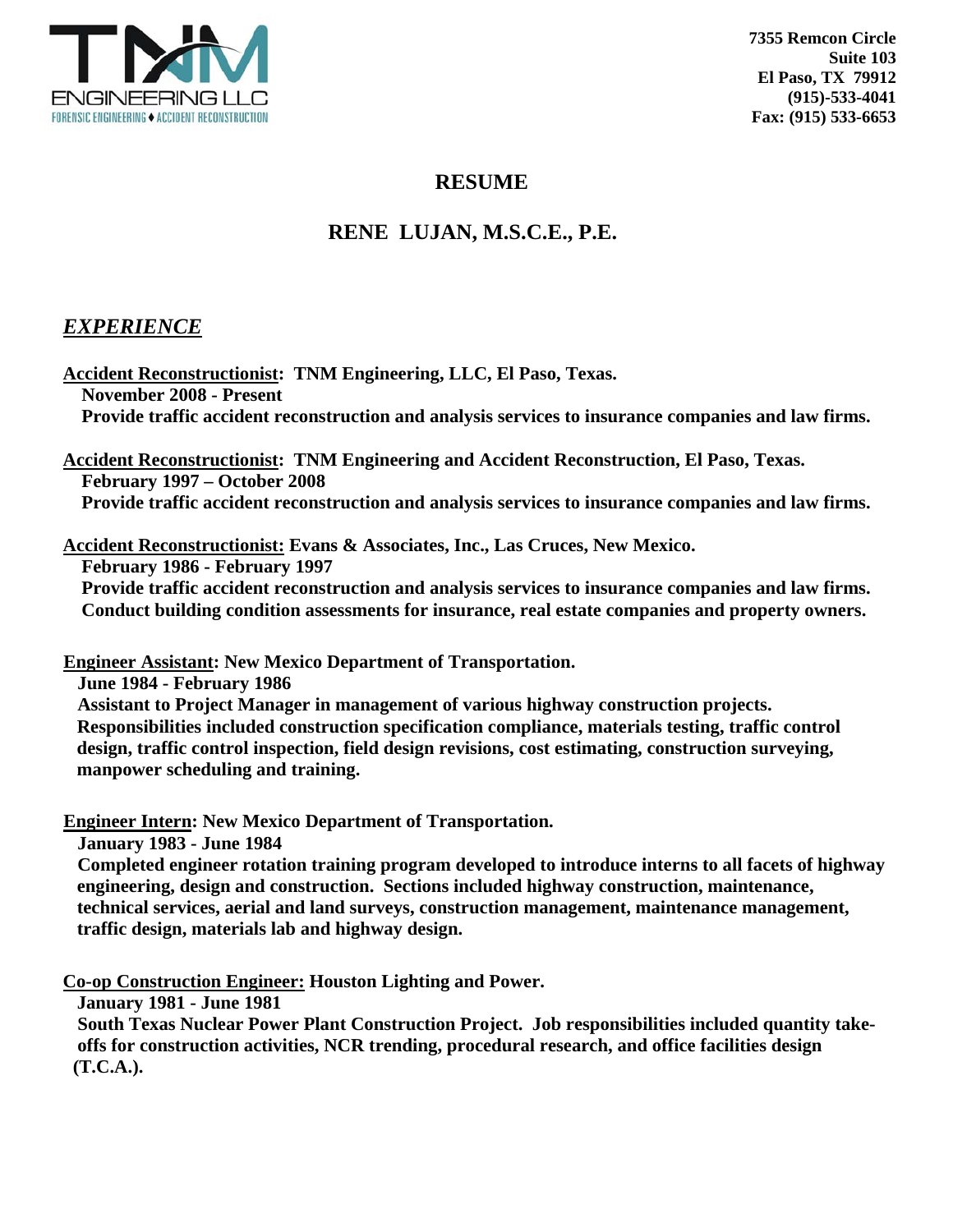# *EDUCATION*

**Master of Science, Civil Engineering – Structural Mechanics, New Mexico State University, May 1987. Thesis – Chloride Ion Penetration of Slurry Infiltrated Fiber Reinforced Concrete. Minor, Industrial Engineering.** 

**Bachelor of Science, Civil Engineering – Structural Mechanics, New Mexico State University, December 1982. Minor, Industrial Engineering.** 

## *REGISTRATIONS/LICENSES*

**State of Texas Professional Engineer, No. 66587.** 

**State of New Mexico Professional Engineer, No. 10697.** 

**State of Oklahoma Professional Engineer, No. 20576.** 

**Licensed Private Pilot.** 

## *SPECIALIZED TRAINING/CONTINUING EDUCATION*

**National Safety Council, Defensive Driving Course, Santa Fe, New Mexico, 1984.** 

**New Mexico State University, Department of Criminal Justice, "Traffic Accident Reconstruction" course, Santa Fe, New Mexico, 1986.** 

**TranSafety, Inc., Highway Hazard Seminar, New Orleans, Louisiana, 1987.** 

**National Conference on Highway-Rail Safety, Denver, Colorado, 1987.** 

**Northwestern University, The Traffic Institute, "Measuring At the Scenes of Traffic Accidents" correspondence course, 1987.** 

**TrukSafe America Risk Management, Inc., Articulated Vehicles, Phoenix, Arizona, 1988.** 

**ATSSA (American Traffic Safety Services Association), "Work Site Supervisors' Course", Pueblo, Colorado, 1989.** 

**University of Wisconsin, "Preventing Building Design & Construction Failures", Madison, Wisconsin, 1989.** 

**Northwestern University, The Traffic Institute, "Traffic Accident Reconstruction I" course, Evanston, Illinois, 1991.** 

**American Society of Civil Engineers, "Condition Assessment of Existing Buildings", San Diego, California, 1993.** 

**University of Wisconsin, "Preventive Maintenance of Buildings and Grounds", Madison, Wisconsin, 1994.**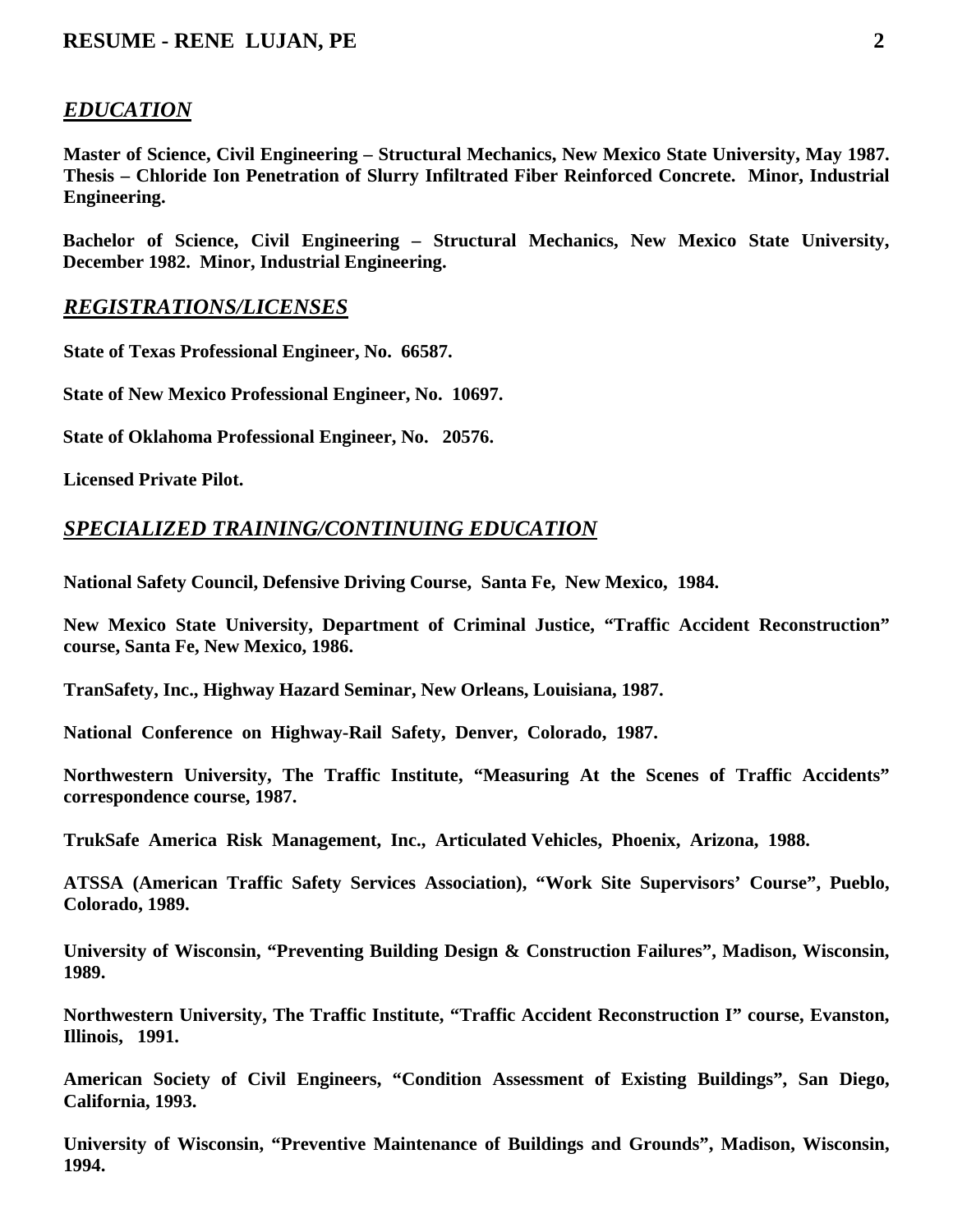#### *SPECIALIZED TRAINING/CONTINUING EDUCATION – CONTINUED*

**IASIU (International Association of Special Investigation Units) Annual Seminar, Tucson, Arizona, 1996.** 

**Society of Automotive Engineers, "Passenger Car Rollover TOPTEC: Cause & Prevention", January 1999, San Diego, California.** 

**Vetronix Corporation, Crash Data Retrieval (CDR) Training Seminar, June, 2001, Santa Barbara, California.** 

**Northwestern University, The Traffic Institute, "Traffic Accident Reconstruction II" course, Evanston, Illinois, October 2001.** 

**Society of Automotive Engineers, "Vehicle Dynamics for Passenger Cars and Light Trucks", Troy, Michigan, December 2003.** 

**Society of Automotive Engineers, "Occupant and Vehicle Kinematics in Rollovers", Troy, Michigan, November 2004.** 

**Macinnis Engineering, PC Crash Intro-Workshop, Vancouver, British Columbia, August 2005.** 

**Wagner Training Institute, "Communication Diagnostics with Cat Electronic Technician", El Paso, Texas, October 2005.** 

**Collision Safety Institute, "ARC-CSI Crash Conference", Las Vegas, Nevada, June 2007.** 

**American Society of Civil Engineers, "Sight Distance", Webinar, El Paso, Texas, June, 2009.** 

**American Society of Civil Engineers, "Safety Aspects of Timing Traffic Signals", Webinar, El Paso, Texas, July 2009.** 

**Collision Safety Institute, "Crash Data Retrieval (CDR) Technician Course", El Paso, Texas, September 2009.** 

**Collision Safety Institute, "Bosch/Vetronix Crash Data Retrieval (CDR) Data Analyst Course", El Paso, Texas, September 2009.** 

**University of Tulsa, "How to Intrepret Commercial Vehicle Event Data Recorders", Tulsa, Oklahoma, November, 2010.** 

**Vericom Computers Inc, "Vericom Familiarization, Accelerometer and other Sensors for Traffic Crash Investigation" San Antonio, Texas, April 2012.** 

**Society of Automotive Engineers, "Applied Vehicle Dynamics" Greer, South Carolina, May 2012.** 

 **Faro, "Faro Laser Scanner", El Paso, TX, February 2013** 

**Faro, "2nd Annual 3D Laser Scanning Conference" October 2013**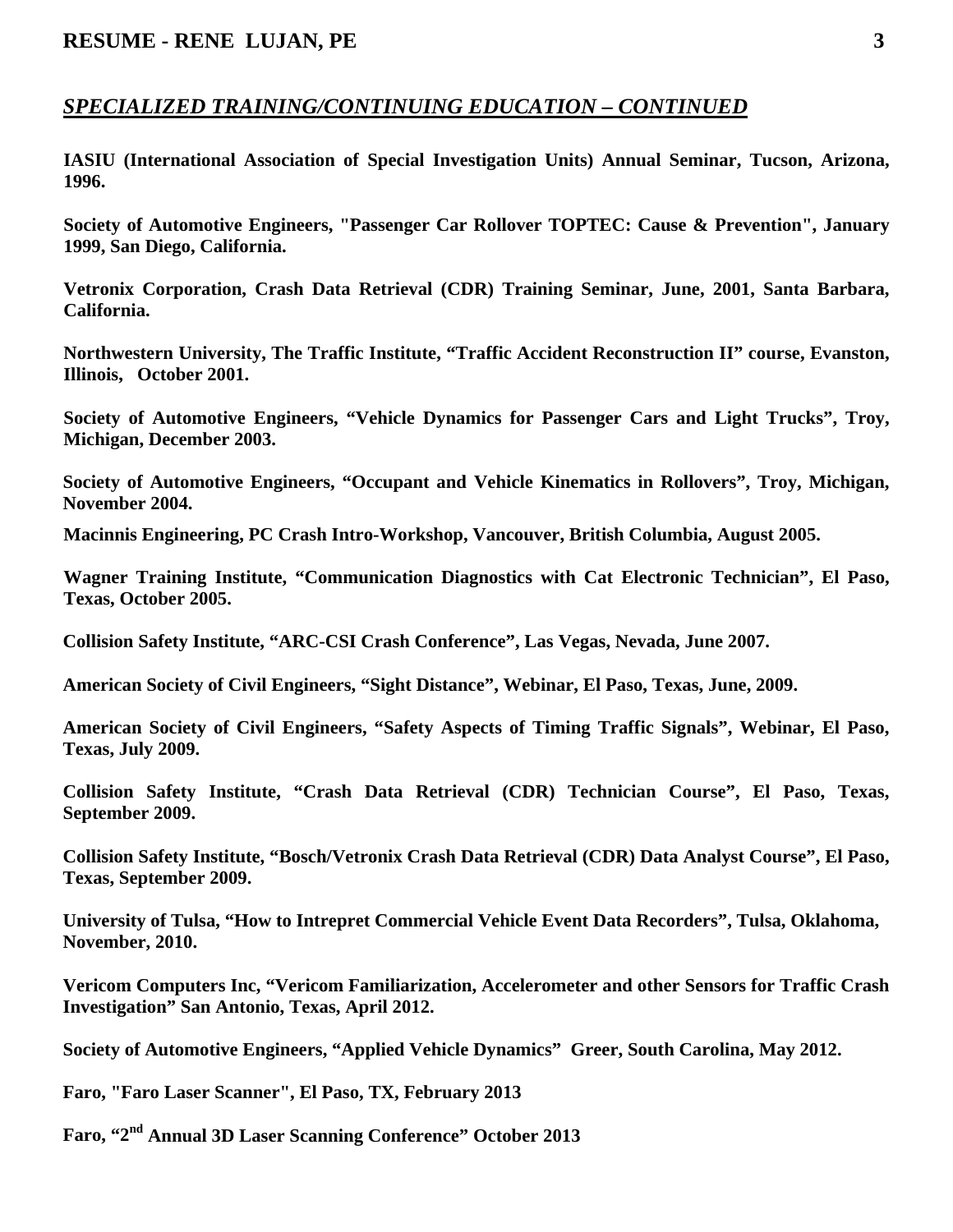## *SPECIALIZED TRAINING/CONTINUING EDUCATION – CONTINUED*

 **ASCE, "Complying with the MUTCD: Traffic Signing for Horizontal Curves" Webinar Nov 2014** 

 **Society of Automotive Engineers, "Basic Tire Mechanics and Inspection", Troy, Michigan, April 2015** 

 **Society of Automotive Engineers, "Tire Forensic Analysis", Troy, Michigan, April 2015** 

 **ASCE, "Regulatory and Warning Signs - Providing Answers to Common Citizens Requests" Webinar December 2015** 

 **ASCE, "Permeable Pavement - Design Considerations and Tips for Avoiding Failures" Webinar, December 2015** 

**ASCE, "Engineering Treatments and Design Development Strategies for Creating Safe Routes to Schools" Webinar, December 2015** 

 **ASCE, "Developing, Implementing & Managing a Comprehensive Citywide Traffic Signal Coordination Program" Webinar, December 2015** 

 **ASCE, "Analysis and Assessment of Roundabouts" Webinar, December 2016** 

 **ASCE, "Prevent Accidents and Traffic Delays-The Art of Delivering and Maintaining Successful Signal Timing Improvements" Webinar, December 2016** 

 **ASCE, "Next Generation Street and Traffic Control Device Design for Central Business Districts and Town Centers, Pt 1" Webinar, December 2016** 

 **ASCE, "Next Generation Street and Traffic Control Device Design for Central Business Districts and Town Centers, Pt 2" Webinar, December 2016** 

 **Collision Safety Institute, Collision Publishing "EDR Summit" Houston, March 2017** 

 **ASCE, "Environmental Issues and Mitigation for Low Volume Roads" Webinar, November 2017** 

 **ASCE, "Automated Public Transit Systems: Best Practices and Potential Future" Webinar, Dec 2017** 

### *LECTURER*

**"Basic Elements of Accident Reconstruction" New Mexico State Highway & Transportation Department, Santa Fe, NM, 1987.** 

**"Advanced Accident Reconstruction", New Mexico State Highway & Transportation Department, Santa Fe, NM, 1989.** 

 **"Traffic Safety Engineering – Driver Expectancy", Institute of Transportation Engineers' Annual Meeting, Orlando, FL, 1990.**